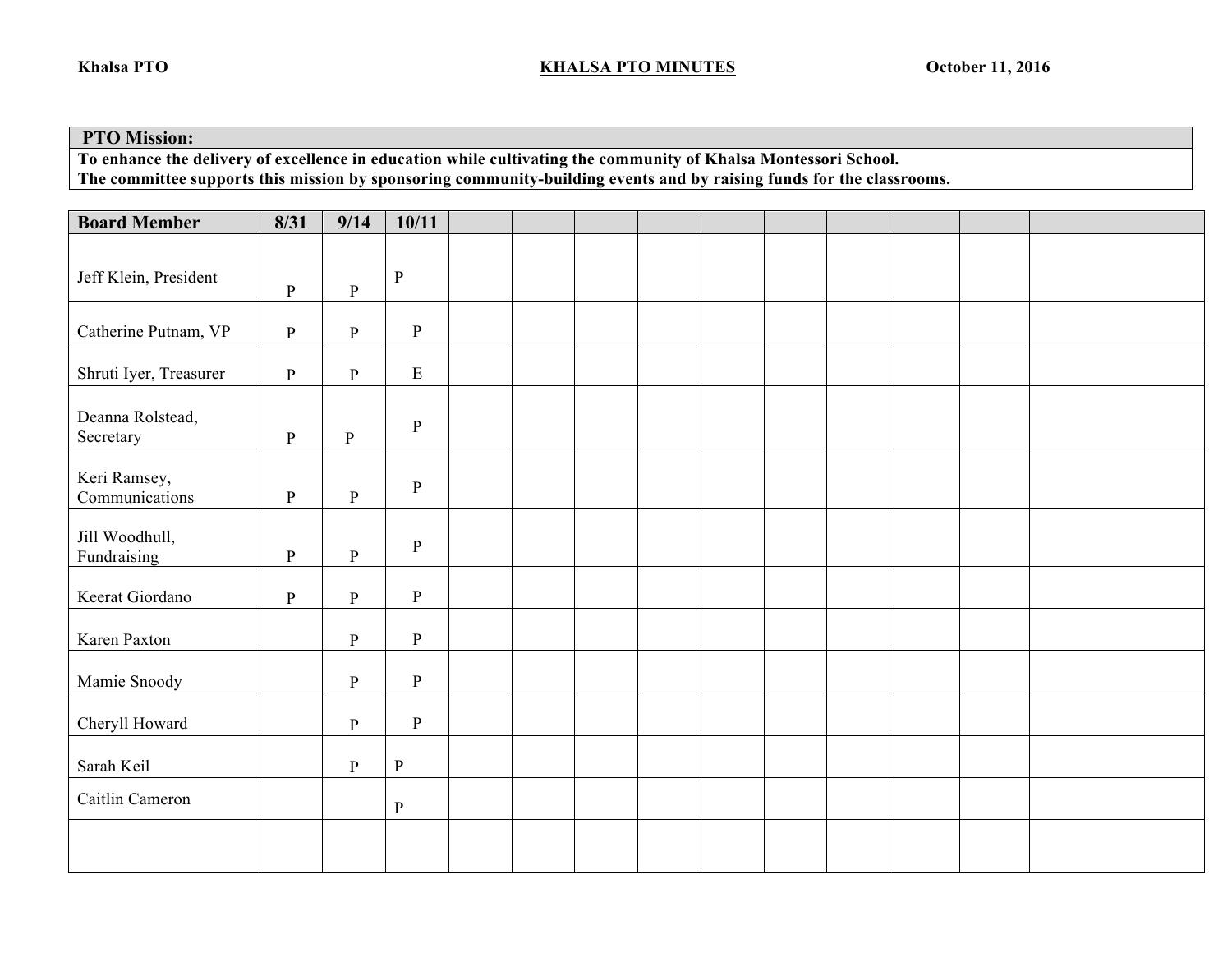| <b>TOPIC</b>                                | <b>DISCUSSION</b>                                                                                                                             | <b>RECOMMENDATION</b><br><b>ACTION</b>                                                    | <b>RESPONSIBLE</b><br><b>INDIVIDUAL</b> | <b>ACTION</b><br><b>NEXT DUE</b> | <b>STATUS</b> |
|---------------------------------------------|-----------------------------------------------------------------------------------------------------------------------------------------------|-------------------------------------------------------------------------------------------|-----------------------------------------|----------------------------------|---------------|
| Welcome                                     |                                                                                                                                               | Recommendation/Action: None                                                               | Jeff                                    | None                             | Closed        |
| <b>Old Business</b>                         |                                                                                                                                               |                                                                                           |                                         |                                  |               |
| Reviewed the<br>Enchanted Island<br>evening | Feedback was generally positive and event<br>was well attended                                                                                | Plan to do again next year                                                                | Jeff                                    | None                             | Closed        |
| Committee<br>Reports                        |                                                                                                                                               |                                                                                           |                                         |                                  |               |
| Communication<br><b>Committee</b>           | Remember to save photos for yearbook.<br>Check out the fb page!                                                                               | Take photos at Khalsa events                                                              | Keri                                    | None                             | On-<br>going  |
| <b>Fundraising</b><br>Committee             | Water bottle orders continue to be placed.<br>Can ask family to order. Some fabric to<br>appeal to adults available as well.<br>\$20.00 each. | Orders can be placed and paid for on<br>website.<br>Sewing volunteers for holiday orders? | Jill                                    | On-going                         | Open          |
| <b>New Business</b>                         |                                                                                                                                               |                                                                                           |                                         |                                  |               |
| <b>Financial Update</b>                     | Water bottle sales have brought in funds!                                                                                                     | Please contact Khalsa PTO to view details of<br>funds raised and expenditures.            | Shruti                                  |                                  | Open          |
| <b>Current Fundraisers</b>                  | Water bottles, see above.<br>Also, Amazon.com and Box tops<br>Dine Out Night at NYPD Pizza                                                    | Need sewing volunteers<br>Oct 27 <sup>th</sup> , bring flyer to event                     | Jill/Jeff                               | On-going                         | Open          |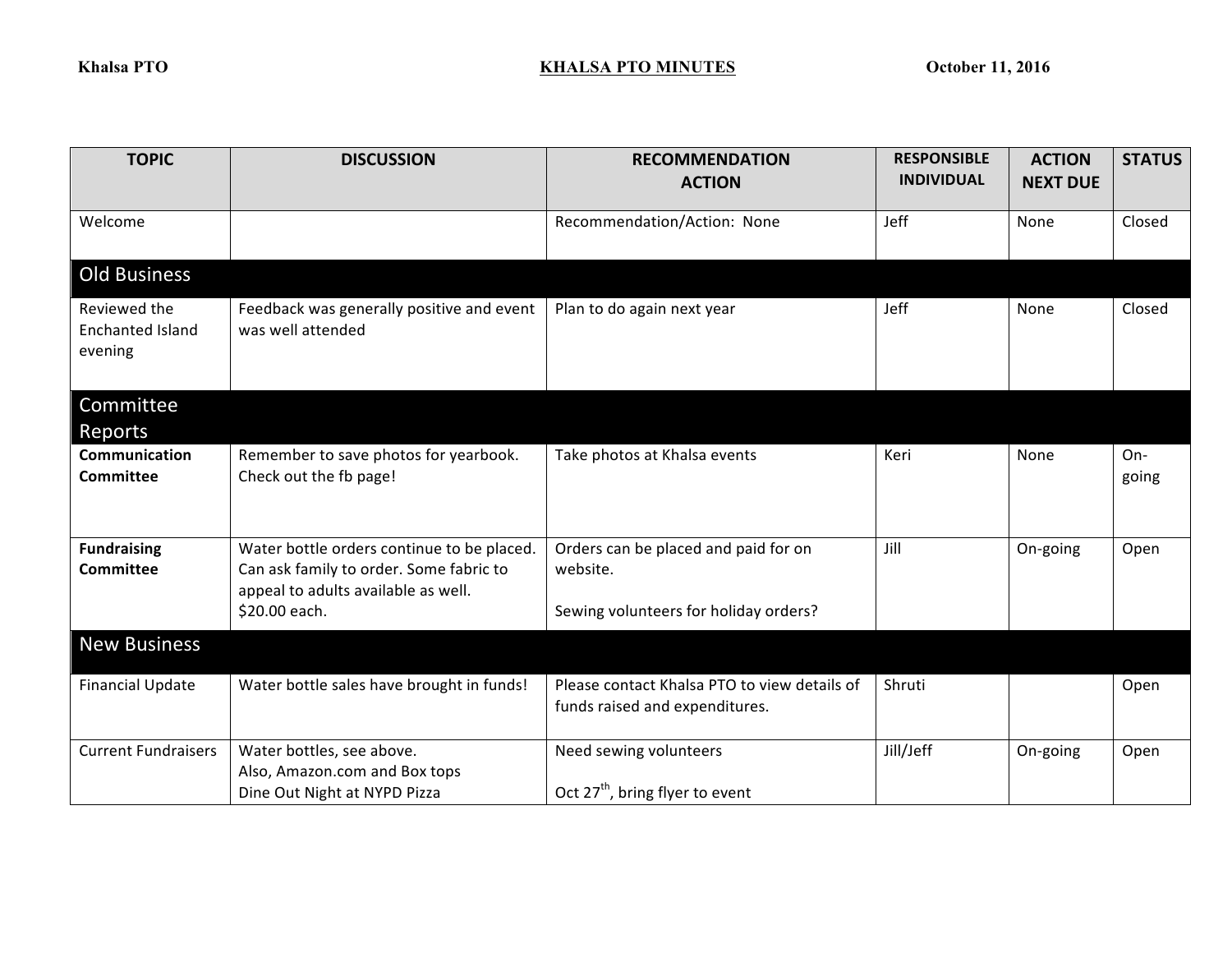| <b>TOPIC</b>         | <b>DISCUSSION</b>                                                         | <b>RECOMMENDATION</b><br><b>ACTION</b>                                           | <b>RESPONSIBLE</b><br><b>INDIVIDUAL</b> | <b>ACTION</b><br><b>NEXT DUE</b> | <b>STATUS</b> |
|----------------------|---------------------------------------------------------------------------|----------------------------------------------------------------------------------|-----------------------------------------|----------------------------------|---------------|
| PTO Mixer            | October 20 <sup>th</sup> from 6:00-8:00 PM                                | RSVP Comment section is mandatory!                                               | Jeff will fix                           |                                  |               |
|                      |                                                                           |                                                                                  |                                         |                                  |               |
|                      | Location: Irish Cultural Center                                           | Parents Charles and Allyson Rathert will<br>oversee auction.                     | Rathert's                               |                                  |               |
|                      | Sign-up sheet for Silent Auction Items:                                   |                                                                                  |                                         |                                  |               |
|                      | Services of Parents, "Hearts and Hands"                                   |                                                                                  |                                         |                                  |               |
|                      | Look for class projects as well.                                          |                                                                                  |                                         |                                  |               |
|                      | Music - Will be a Jazz Duo (Sax and drums)                                |                                                                                  |                                         |                                  |               |
|                      | arranged by parent Bruce MacArthur                                        |                                                                                  |                                         |                                  |               |
|                      | Greek Food Organized and prepared by                                      |                                                                                  |                                         |                                  |               |
|                      | parents Stacy DiSalvo and George Kritikos                                 | Parents will be able to pay for on-line which<br>is encouraged! \$5.00 per child |                                         |                                  |               |
|                      | Childcare at both campuses by Khalsa                                      | One PTO member at each location for first                                        | <b>TBD</b>                              |                                  |               |
|                      | staff. (Including Toddler care!)                                          | 15 min to collect cash. Will have list of who<br>has paid                        |                                         |                                  |               |
|                      |                                                                           |                                                                                  |                                         |                                  |               |
|                      | Will have pizza (regular and gluten free)                                 | If child needs special diet, will ask parent to                                  |                                         |                                  |               |
|                      | and fruit and veggie tray.                                                | provide.                                                                         | Keerat and Keri                         |                                  |               |
|                      | Poi fire dancer (former Khalsa student) will<br>perform at both campuses. | Need photo of dancer                                                             |                                         |                                  |               |
| Dine Out at NYPD     | October 27 <sup>th</sup>                                                  | Can go right after Primary Open-House                                            |                                         |                                  | Open          |
|                      |                                                                           |                                                                                  |                                         |                                  |               |
| Khalsa Family        | November 18 <sup>th</sup> @ 6 PM                                          | Bring jump-ropes, hula-hoops                                                     | Jeff                                    |                                  | Open          |
| <b>Kickball Game</b> | Monterey Park                                                             |                                                                                  |                                         |                                  |               |
|                      | The field is lighted. Sarah Keil has                                      |                                                                                  |                                         |                                  |               |
|                      | volunteered to oversee.                                                   | Ask for volunteers to bring water                                                |                                         |                                  |               |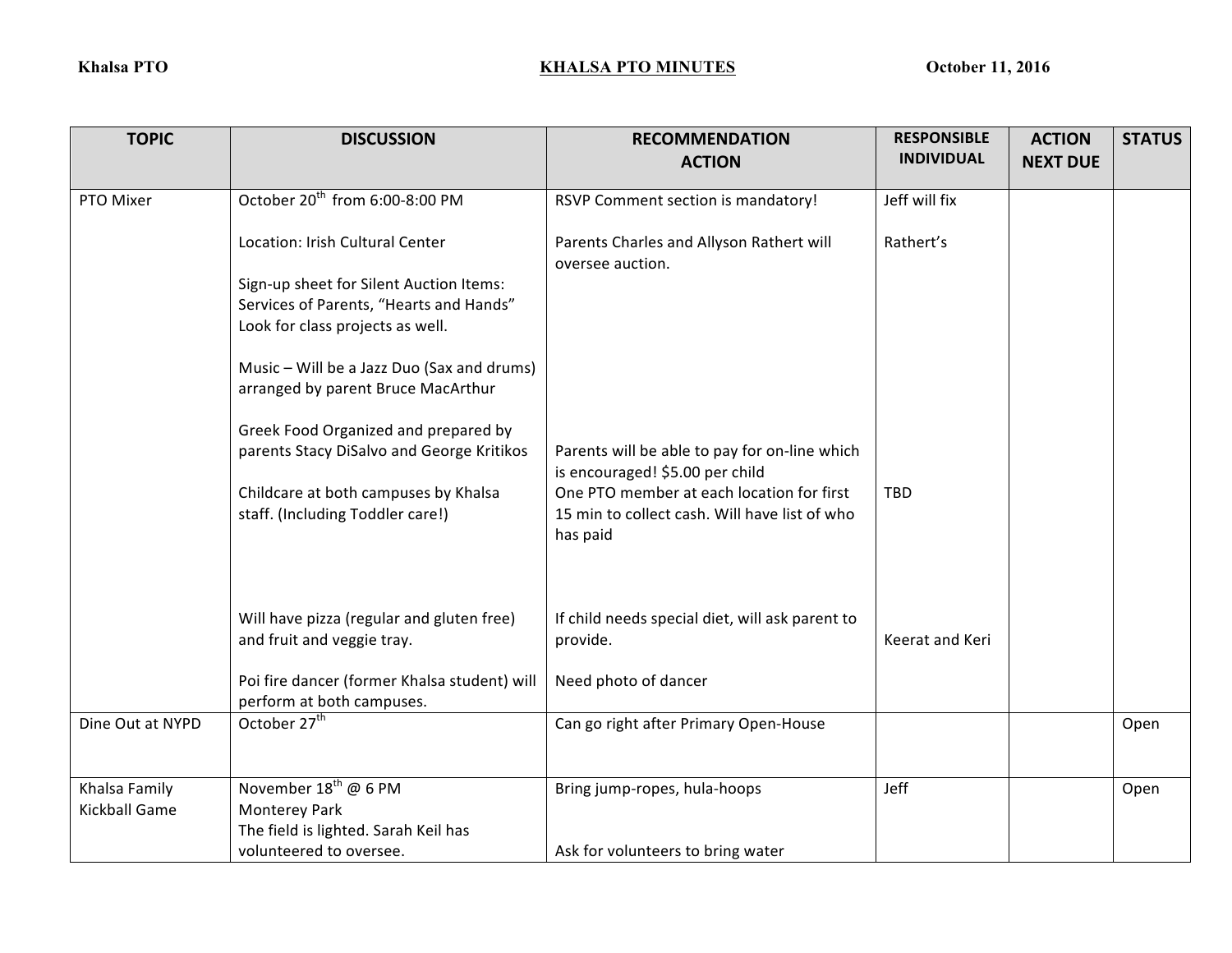| <b>TOPIC</b>                       | <b>DISCUSSION</b>                                                                                                                                                                                                                                                                                                                                        | <b>RECOMMENDATION</b><br><b>ACTION</b>                                                                | <b>RESPONSIBLE</b><br><b>INDIVIDUAL</b> | <b>ACTION</b><br><b>NEXT DUE</b> | <b>STATUS</b> |
|------------------------------------|----------------------------------------------------------------------------------------------------------------------------------------------------------------------------------------------------------------------------------------------------------------------------------------------------------------------------------------------------------|-------------------------------------------------------------------------------------------------------|-----------------------------------------|----------------------------------|---------------|
|                                    | Consider game for younger and game for<br>older kids                                                                                                                                                                                                                                                                                                     |                                                                                                       |                                         |                                  |               |
| <b>Scholastic Book Fair</b>        | Dates: Dec 5-9 at the Elementary Campus.<br>Discussion about location so as not to<br>interfere with afterschool care - at this<br>time the back area of the school was<br>mentioned as most ideal.<br>Another issue is where to store the books<br>when not being shown. Metal carts on<br>wheels are provided. Will have to see<br>whether these lock. | Fine-tune logistics so this runs smoothly and<br>does not create confusion with after-school<br>care. | <b>Candice Clark</b>                    | On-going                         | Open          |
| Holiday Party is on<br><b>HOLD</b> | Busy time of year, lots of other activities,<br>no suitable venue                                                                                                                                                                                                                                                                                        | May cancel                                                                                            | Catherine                               |                                  |               |
| Khalsa Holiday<br>Program          | December 15 <sup>th</sup> Doors open at 6:30, pre-<br>show at 6:45 and show at 7:00<br>Canned food drive<br>Holiday DVD order booth<br>May do Dine out at NYPD and/or<br>Chipotle's                                                                                                                                                                      |                                                                                                       |                                         |                                  |               |
| Winter Hike                        | January 14 <sup>th</sup><br>South Mountain Fat Man's Pass                                                                                                                                                                                                                                                                                                |                                                                                                       |                                         |                                  |               |
| <b>Spring Carnival</b>             | March 4 <sup>th</sup><br>Monterey Park. City has confirmed                                                                                                                                                                                                                                                                                               |                                                                                                       |                                         |                                  |               |